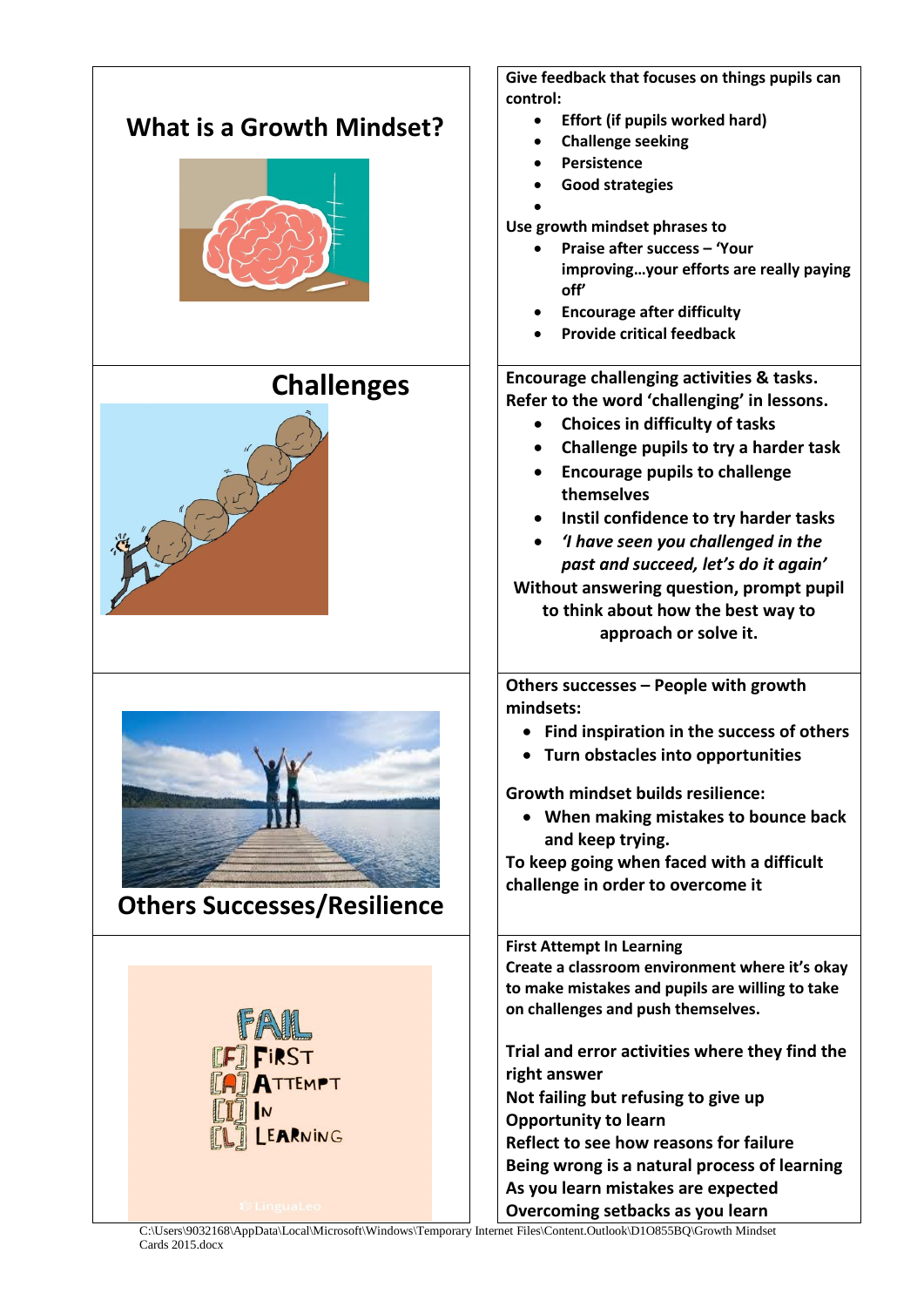| Neurons transmit information around our brains.<br>They pass information through connections with<br>other neurons. As we learn our neurons grow and<br>make more connections.<br>Intelligence can be developed<br><b>Learn from feedback</b><br>Failure is an opportunity to learn<br>Effort is necessary to expand<br>knowledge & skills<br>Take inspiration from the success of others | <b>Feedback/Praise</b>                                                 |
|-------------------------------------------------------------------------------------------------------------------------------------------------------------------------------------------------------------------------------------------------------------------------------------------------------------------------------------------------------------------------------------------|------------------------------------------------------------------------|
| Effort is positive. It's key to trying again and<br>developing knowledge & skills.                                                                                                                                                                                                                                                                                                        | <b>Effort</b>                                                          |
| <b>Encourage pupils to confront mistakes</b><br>and try and get better<br><b>Encourage persistence</b><br><b>Avoid praising talent</b><br>Praising effort after a hard task can increase<br>confidence and motivation - resulting in<br>increased performance                                                                                                                             | KEEP<br><b>CALM</b><br><b>AND</b><br><b>GIVE 100%</b><br><b>EFFORT</b> |
| <b>Emphasise the process of learning - Encourage</b><br>pupils to see that the process is an important<br>part of learning and being a successful pupil.<br>The process is made up of:<br><b>Sustained Effort</b><br><b>Good Strategies</b><br><b>Seeking Help</b>                                                                                                                        | <b>The Process of Learning</b><br>www.shutterstock.com - 117900997     |